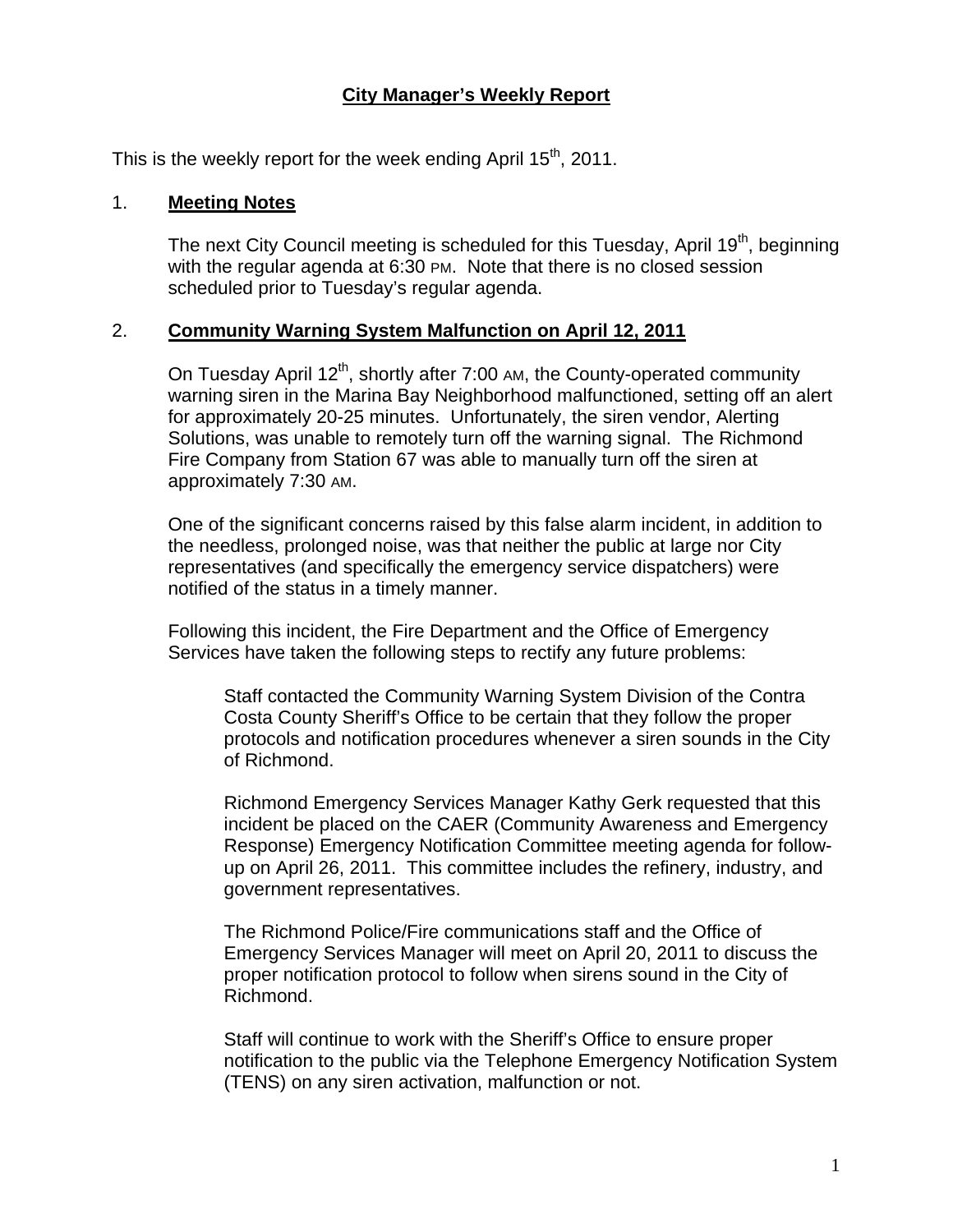### 3. **Park Plaza Series Street Light Conversion**

All 83 new, energy saving street lights in the Park Plaza area were operational as of Thursday, April 14<sup>th</sup>. There will be 6 additional pathway lights operational by Tuesday April19th. This was all part of a joint effort among Engineering, Public Works, and PG&E. Old lights will remain operational for an additional 5 days to allow testing of the new lighting system.

The photos below show the area before the installation (top photo of old lights) and after the installation (bottom photo of LED lights). The images are of Wall Avenue looking westbound. While these pictures may not provide a complete picture of the change, it does convey the brighter, white light now in the area.



Before

After

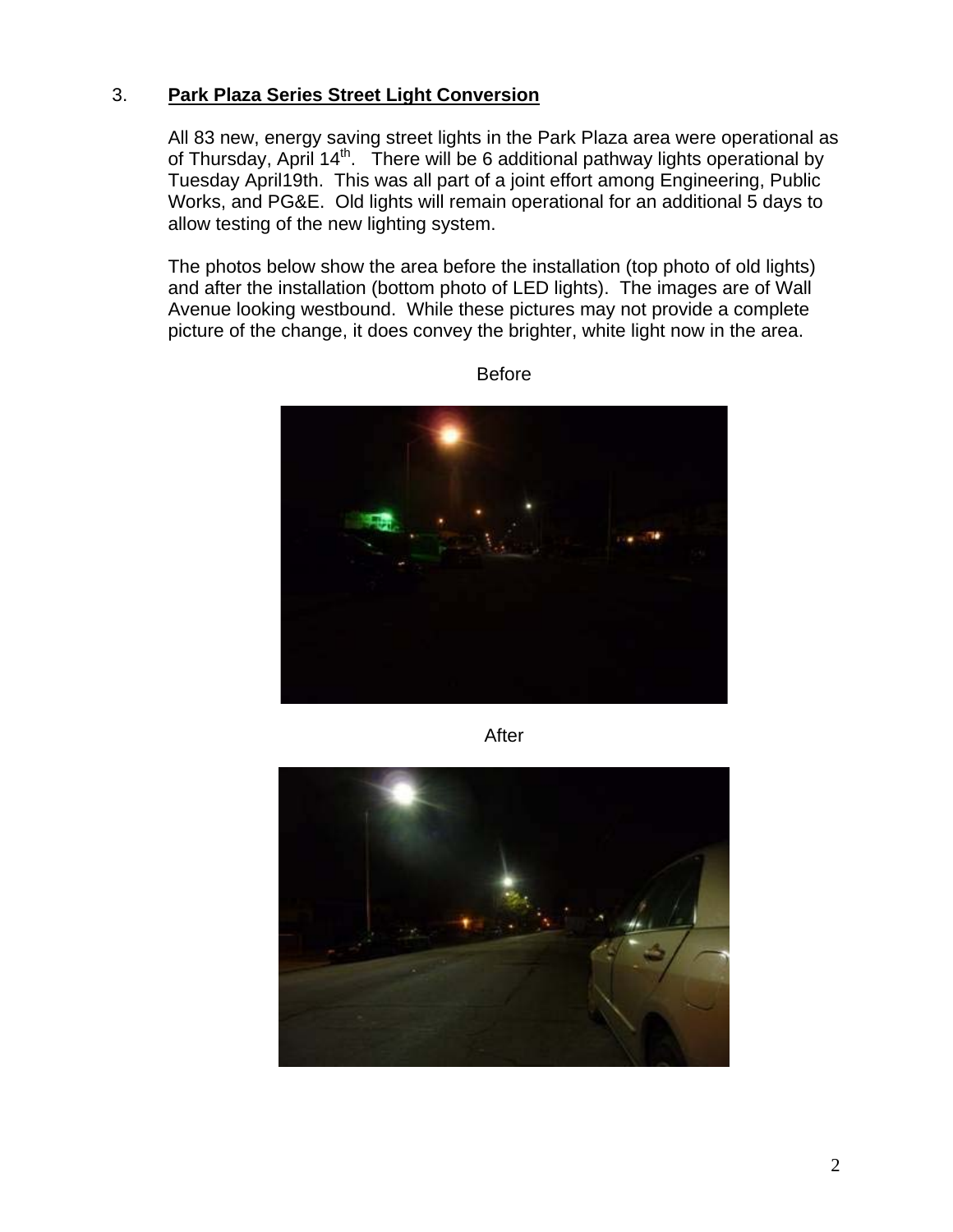### 4. **Office of Neighborhood Safety Peacemaker Fellows Program at National Mentoring Alliance Training**

Office of Neighborhood Safety (ONS) staff and the ONS Operation Peacemaker Fellows were invited to present at the YouthBuild USA National Mentoring Alliance Training Institute in Washington, DC. The YouthBuild USA National Mentoring Alliance is a new effort to strengthen outcomes for YouthBuild participants. Although, the ONS Operation Peacemaker Fellows are not currently involved in YouthBuild programming, the ONS Fellowship is being recognized nationally as an innovative approach to effectively engage and create new opportunities for those most likely to be involved in and/or confronted by gun violence. The Alliance is being developed with funds from the Office of Juvenile Justice and Delinquency Prevention (OJJDP) with the goals of supporting young people with like backgrounds and experiences as that of the ONS Fellows. ONS staff and Fellows were asked to provide information that would help improve the design and implementation of mentoring services at YouthBuild sites around the country (see the conference picture below).



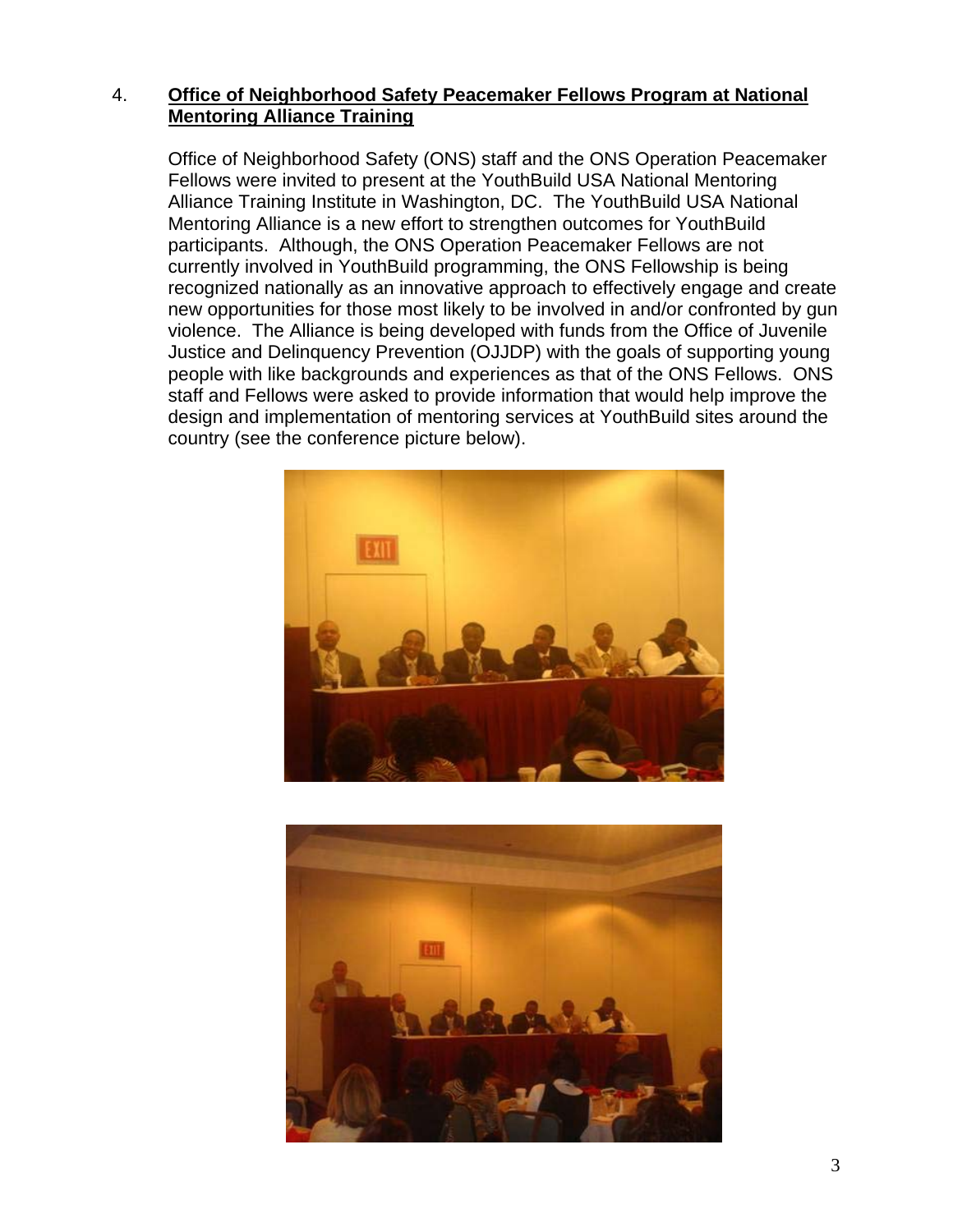While in Washington, staff and Fellows also met with Congressman Miller and his staff. By continually making himself available to the program Fellows, Congressman Miller provides a very important mentoring experience that enhances the Fellowship opportunity. Pictures of this visit are up on Congressman Miller's blog ([click here](http://georgemiller.house.gov/blogs/blog/2011/04/richmond-office-of-neighborhood-safety-peacekeepers-visit-washington-dc.shtml)) and offer an interesting perspective.

The ONS Fellows also traveled to New York City for a meeting with Dr. Pedro Noguera, the Peter L. Agnew Professor of Education and Executive Director of New York University (NYU) Metropolitan Center for Urban Education and the Department of Teaching and Learning. The meeting provided an opportunity for the Fellows to hear directly about the importance of their getting an education from one of the most prominent and distinguished educators in the world in the field of urban education.

Finally, ONS staff and Fellows visited the organization The Brotherhood/SisterSol in Harlem. Recognized as a best practice, The Brotherhood/SisterSol was created to address the dire need for supportive programs for Black and Latino youth who are surrounded by poverty, drugs, violence, racism and lack of education which plague America's cities. Here, ONS staff and Fellows with Brotherhood/SisterSol staff discussed, shared and learned more about a "way of life" that provides young men and women with an opportunity to explore their ideas, identity and future with new information and knowledge, resources, the love necessary to overcome the negative pressures and influences and the skill sets to combat them.

### 5. **Compost and Plant Giveaway, Energy Efficient Light Bulb Trade-in – Saturday, April 23rd**

The City of Richmond will host a compost giveaway on Saturday, April 23<sup>rd</sup> from 9:00 AM to 1:00 PM in the parking lot at 27<sup>th</sup> Street and Macdonald Avenue. Compost is made from the City's residential food scrap collection and composting program and is a rich soil amendment in home gardens.

Residents may pick up 2 cubic feet of **free compost** (about three 5-gallon buckets (unbagged) compost, take home a **free plant**, and receive an **energy efficient light bulb** in exchange for an old halogen floor lamp (300 watts or higher). They will also be able to find out about the benefits of composting and how to best apply it from experts from CURME (Communities United in Restoring Mother Earth) at the **Compost Guru** table.

Plants are provided by Sunnyside Organics and Richmond Rivets. CFL bulbs are provided by California Youth Energy Services, a program of Rising Sun Energy Center.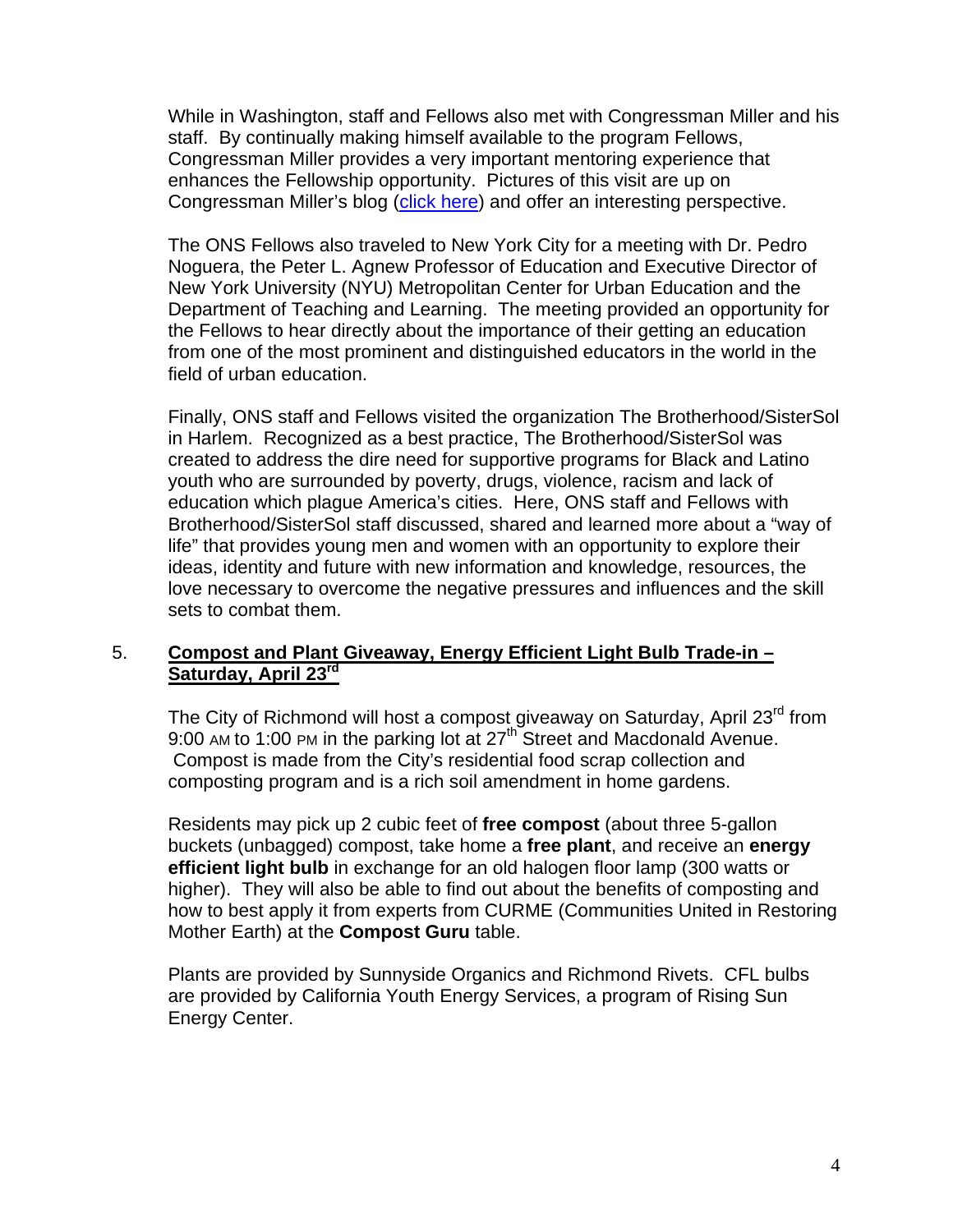

# 6. **Outdoor Vendor Ordinance Community Workshop**

In collaboration with Contra Costa Health Services (CCHS), the Richmond Planning Division is preparing amendments to the City's outdoor vendor ordinance. The revised ordinance will encourage vendors to increase healthy food choices, improve nutrition and increase entrepreneurial and job opportunities for residents. The City and CCHS will be hosting the first of four community meetings on April 20, 2011 at 6:00 PM at the Cesar Chavez Elementary School Cafeteria located at 960 17<sup>th</sup> Street. Spanish translation, light refreshments and snacks will be provided. Associate Planner Hector Rojas is the contact for this project (620-6662 or [hector\\_rojas@ci.richmond.ca.us](mailto:hector_rojas@ci.richmond.ca.us).

## 7. **Engineering Services Capital Improvement Project Updates**

Carlson Boulevard Improvements: Phase I (northbound) of the project is complete. Electronic information signs are currently posted at each end of the project advertising a Phase II start date of April 11<sup>th</sup> and an estimated project completion date of July 1<sup>st</sup>. Phase III will close access to most of Carlson Boulevard except at either end of the project and at Huntington Avenue.

The advertised April 11<sup>th</sup> date will slip a little bit due to recent soil testing that discovered a small amount of contaminated soil on site. Current further testing should isolate those areas so that planned excavation of Phase II (southbound)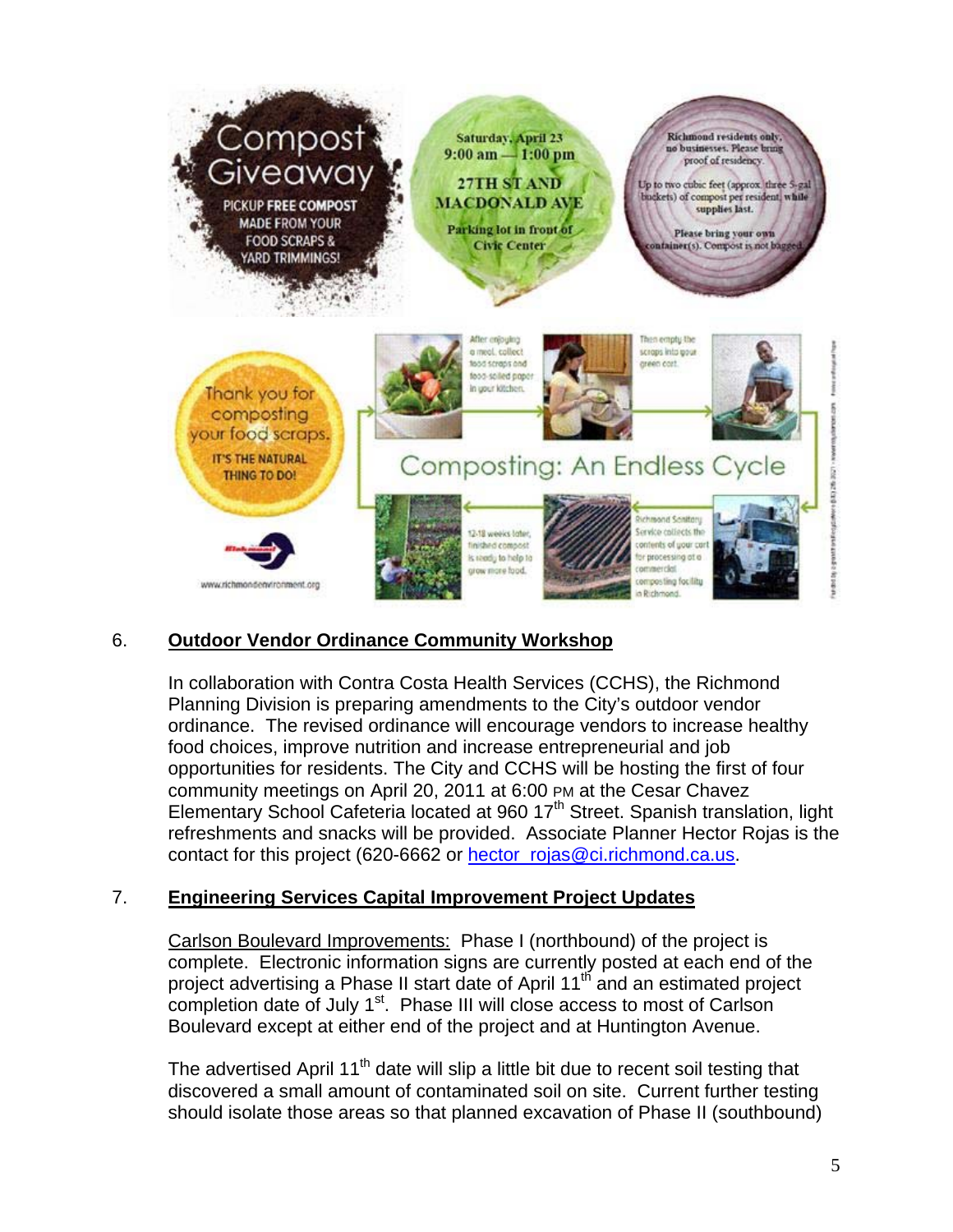can begin during the week of April 18<sup>th</sup>. Upon the completion of Phase II, staff will update the current estimate of a July 1<sup>st</sup> final completion.

Roosevelt & McLaughlin Sewer Pipe Rehabilitation Project: The Caltrans Encroachment Permit was recently approved and overnight work at the intersection of San Pablo and Roosevelt will begin on Wednesday, April 13<sup>th</sup>. Installation of the final section of new 18" and 15" sewer main will take four nights (Wednesday to Wednesday, with no overnight work on Friday). Overnight work has been approved to ease traffic congestion. No detour is anticipated, as one through-lane on San Pablo Avenue and one turn lane onto Interstate 80 will be open at all times. The placement of a Caltrans required concrete cap over the new sewer main and final paving is scheduled for daytime work from April  $25<sup>th</sup>$  to April 29<sup>th</sup>, due to temperature requirements (50 $^{\circ}$  and rising). All traffic loops that were cut during the trenching operation will be replaced immediately after final paving, and traffic signals on San Pablo Avenue from Macdonald Avenue north to the Interstate 80 On-ramp will return to normal operation.

## 8. **Quarterly Utility Coordination Meetings**

In an effort to better coordinate underground work, Engineering Services has implemented quarterly coordination meetings with all utility companies working in the City of Richmond. The first meeting will be held Wednesday, April 20<sup>th</sup> at 1:30 PM. We expect PG&E, East Bay MUD, Veolia, Comcast, and AT&T all to be in attendance, but the meeting is open to all public utility companies and interested parties. City staff is looking forward to building better good working relationships with the utility companies and opening lines of communication. Discussion topics include upcoming pavement projects, proposed utility improvement projects, encroachment permit process update, trench cut requirements, and the recently-adopted trench cut moratorium ordinance.

#### 9. **National Pipeline Mapping System**

After the PG&E explosion in San Bruno, local municipalities were alerted to the dangers of gas and hazardous liquid pipelines, and of where they lie under our streets. The general locations of transmission lines, liquefied natural gas plants and breakout tanks are readily available to the public through the National Pipeline Mapping System's website: [http://www.npms.phmsa.dot.gov/.](http://www.npms.phmsa.dot.gov/) The locations of distribution lines are not available. The website has a public map viewer and there is no need to register or log in. You can zoom to any area and print your own map. Engineering Services staff has also received data from the NPMS so that the City will be able to show transmission lines in the City's Geographic Information System.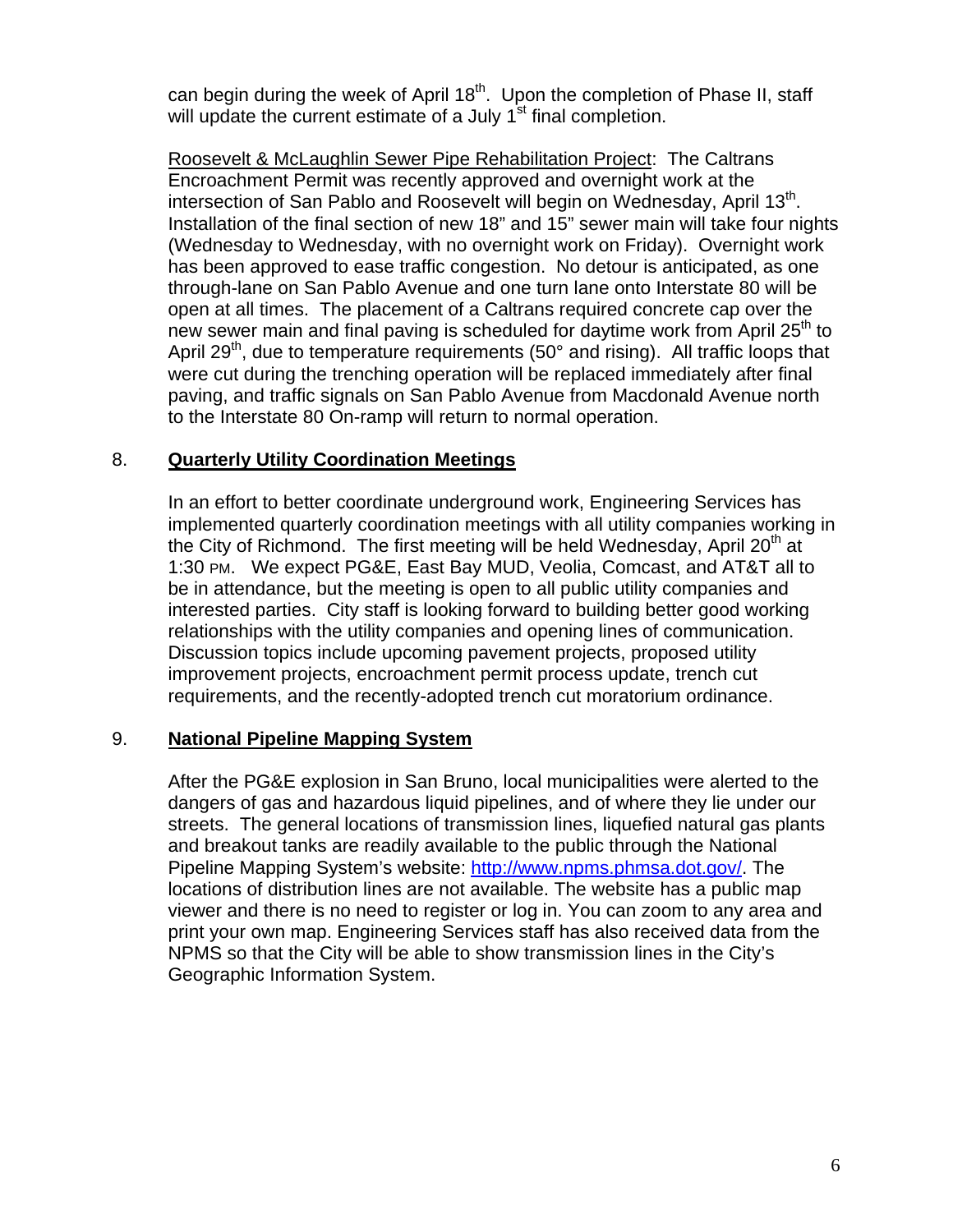

## 10. **Recreation Department Hosting Information Day and Egg Hunt on Saturday**

The Recreation Department is hosting a Recreation Information Day, Spring Egg Hunt and Breakfast on Saturday, April 16<sup>th</sup> (tomorrow). Breakfast will be served from 8:30 AM to 10:00 AM at the Richmond Memorial Auditorium and the Egg Hunt will be from 10:00 AM to 12:00 noon in the Civic Center Plaza. While enjoying the festivities of the Egg Hunt, the community can receive information on current Recreation programs and activities, including upcoming summer camps. The event is free and open to all ages.